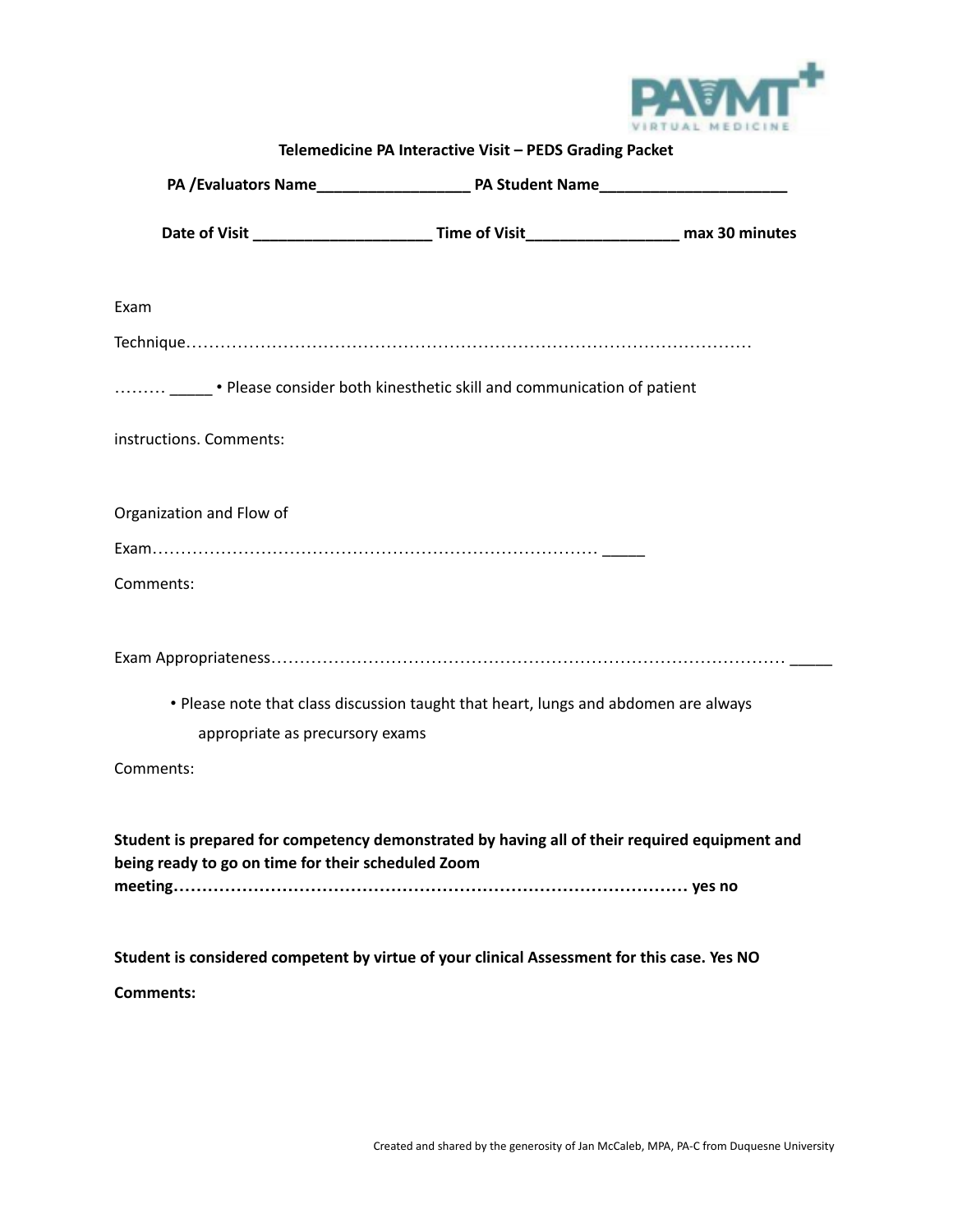

## **Telemedicine Required Identification/Consent/Documentation:**

#### **The student:**

\_\_\_\_\_ 1. Introduce yourself to the patient, confirm your identification and credentials, note your affiliation, and your location.

\_\_\_\_\_ 2. Confirm the identity of the patient with 2 unique identifiers and note their location and address.

\_\_\_\_\_ 3. Explain the procedural aspects of the telemedicine visit and that it will be conducted in a similar but modified fashion from a clinic-based visit.

\_\_\_\_\_ 4. Explain the benefits and drawbacks of completing a virtual visit. Offering a future face to face alternative if the patient desires.

\_\_\_\_\_ 5. Assess equipment being used by the patient (including hardware/software and home medical equipment and document it.

\_\_\_\_\_ 6. Explain the cost of the telemedicine visit (for this visit none).

\_\_\_\_\_ 7. Explain the patient's right to privacy and explain HIPAA changes in regard to ZOOM conferencing due to CoVid-19.

8. Ask the patient if they can see and hear with the technology they are utilizing (before you begin).

\_\_\_\_\_9. Makes any necessary adjustments for technologic issues (coach the patient to move camera when and if needed).

\_\_\_\_\_10. Verbalize that you will document the start time and the end time of the

encounter.

11. Obtain verbal consent to proceed with the encounter.

## **Interpersonal and Communication Skills, Includes the Four Habits.**

## **The student:**

\_\_\_\_\_ 1. Builds the relationship (not rushed, introduction, eye contact, attention, empathy, asks how to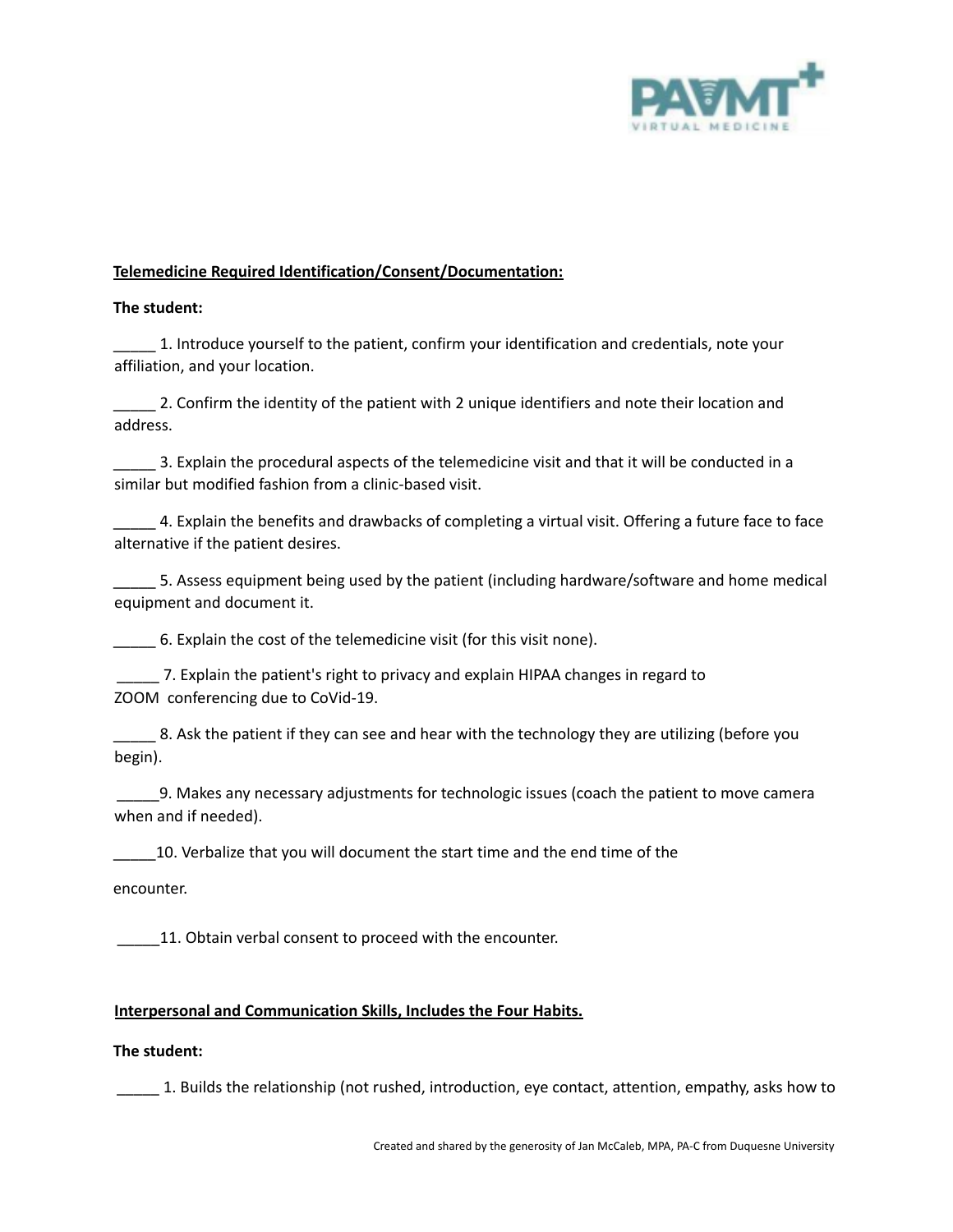

address)

- 2. Establishes the agenda (elicits concerns, agrees upon agenda)
- \_\_\_\_\_ 3. Facilitates understanding (speaks clearly, avoids medical jargon, high priority information)
- \_\_\_\_\_ 4. Summarize and confirm understanding (summarizes plan, elicits questions, uses teach back)
- \_\_\_\_\_ 5. Showed listening body language (leaning forward, looking at patient)
- \_\_\_\_\_ 6. Used empathetic techniques (repeat feelings, legitimize concerns)

\_\_\_\_\_ 7. Appropriately admitted uncertainty, and, if applicable, offered to get more information for patient

#### **Medical knowledge**

#### **The student:**

- **EXECUTE:** 8. Reviews the pre-visit questionnaire/ parents' concerns.
- \_\_\_\_\_\_9. Interacts with child asking questions related milestones, diet etc.
- 10. Reviews the parent handout topics.
- 11. Discusses immunizations needed: MMR, Varicella, and Hep A.
- 12. Advises if and when to follow up.

Comments for the student:

## **Pediatric Case (student version)**

## **1 year old well visit**

## **Student Scenario**

You are doing a telemedicine consult.

You will be conducting a well check for a 1 year old child who is present with his/her mother.

Please review the pre-visit questionnaire prior to handout. Review the parent handout with the parent. Interact with a child to assess milestones, diet, etc. Review immunization schedule prior to visit. Please also check to see if labs are needed.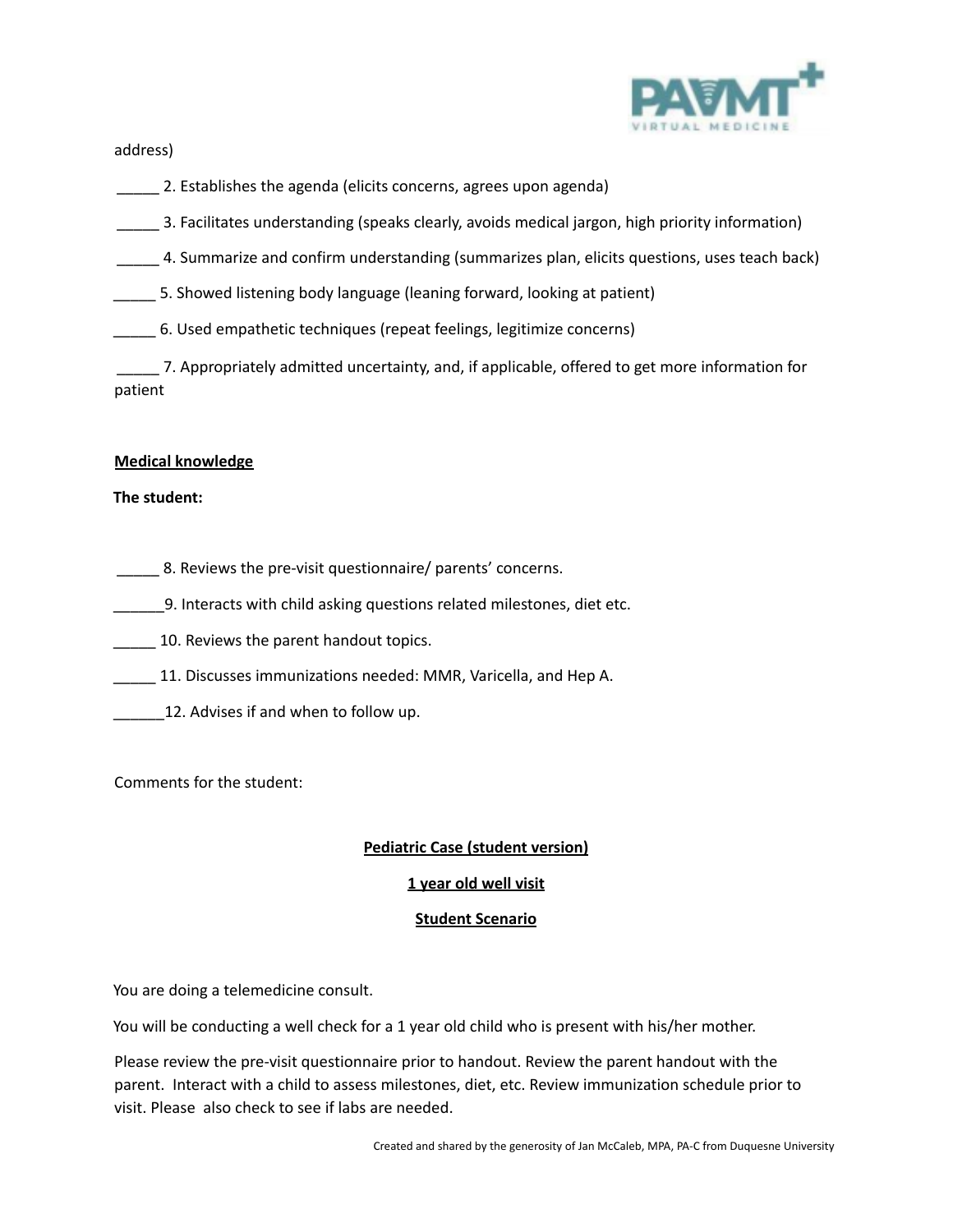

# **Peds Case -Actor Script**

# **1 year-old well visit**

CHARACTER: Parent of 1 year-old child (review the pre-visit questionnaire for answer

guidance). DRESS: Casual, you are at home

SETTING: At your home, connecting to your physician assistant via telemedicine from your home device to your clinic.

Affect of child: Calm, appears content and no distress.

**OPENING LINE:** We were advised to keep our well check appointment. No major issues.

**CHIEF COMPLAINT**: No complaints

**PAST MEDICAL HISTORY:** Otitis Media on march 1st of this year, resolved with Augmentin. Growth and development have been normal. Immunizations are current. Recent lead and hemoglobin testing WNL.

**SOCIAL HISTORY:** In home with parents or grandparent, no daycare. Doing well. Participates in Gymboree class for babies (prior to COVID).

**MEDS**: none

**ALLERGIES:** none

**FAMILY HISTORY:** Colon cancer (maternal grandparents), HTN (maternal father)

Paternal Grandfather – Atrial Fibrillation

Paternal Grandmother - HTN

Maternal Grandmother - Healthy with no known medical problems

Maternal Grandfather – deceased (colon cancer)

Mother - Healthy with no known medical problems

Father – Healthy with no known medical problems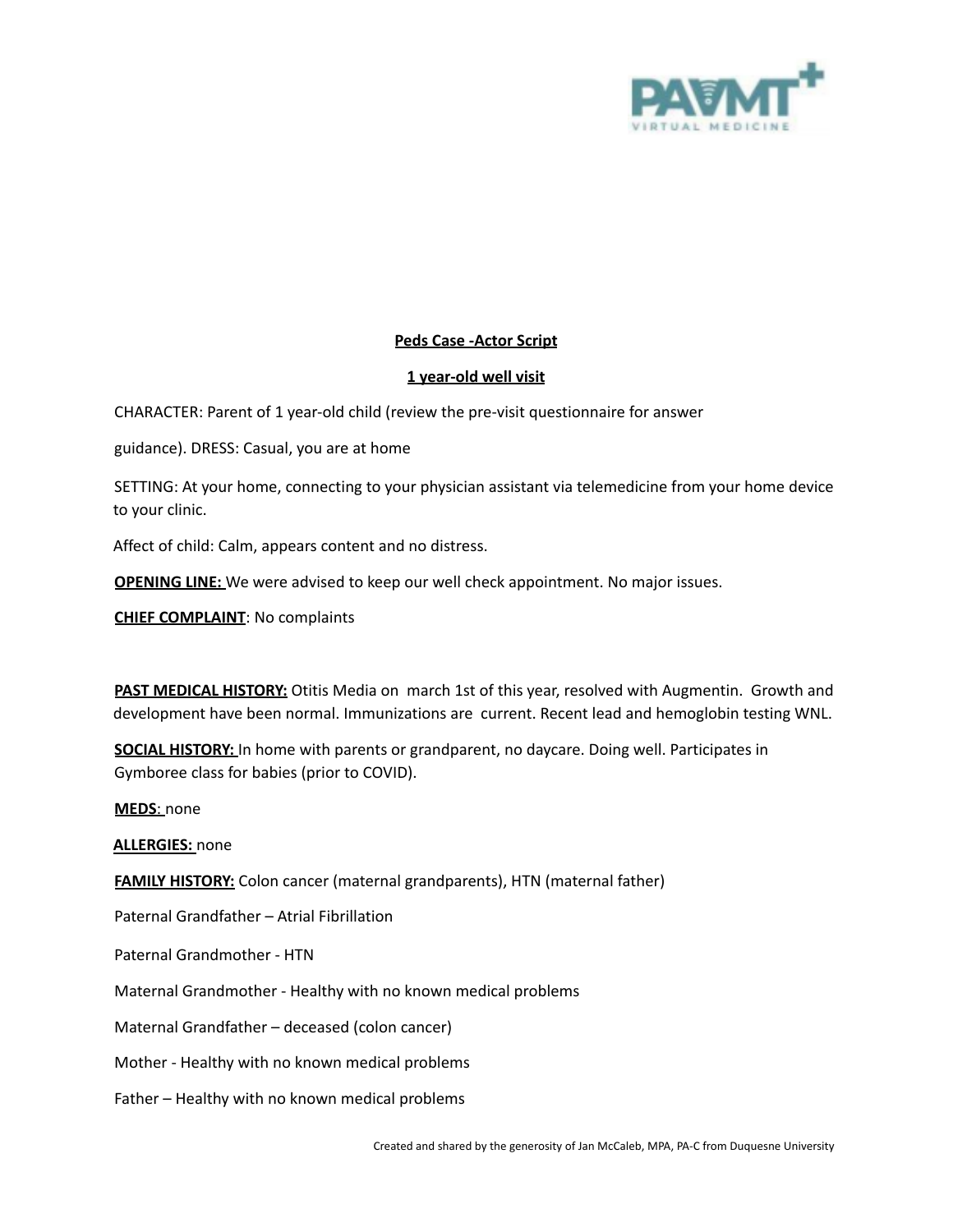

Sibling- can discuss if there are any

There is no family history of diabetes, seizures, or sickle cell anemia. Completes the appropriate modified HP for Telemedicine

## **Modified Vital Signs based on patient equipment/ use observation if**

**needed: Obtains:** If taken: Vital signs are normal.

\_\_\_\_\_ Temperature (*WNL)*

\_\_\_\_\_ Pulse defer unless you can instruct to take brachial (*WNL*)

\_\_\_\_\_ Respiratory rate observe (*WNL*)

\_\_\_\_\_ Blood pressure defer (*WNL*)

\_\_\_\_\_ Pain (*WNL observe, inconsolable crying?)*

\_\_\_\_\_\_\_Weight: (or whatever weight child is if you weigh him)

\_\_\_\_\_\_\_ Height: (or whatever height child is if you are able to measure)

(might not be able to do if no tape measure and that is fine!)

## **Weight**

21 lbs 2 oz (9.582 kg) 42<sup>nd</sup> percentile (WHO)

**Length** 30.75 in (78.11 cm) 76<sup>th</sup> percentile (WHO)

Head circumference 19.09 in (48.49 cm) 96<sup>th</sup> percentile (WHO)

## **Performs General Inspection: \_\_\_\_\_\_\_\_\_**

*Asks patient to perform body maneuvers which will demonstrate their medical*

*status. \_\_\_\_\_\_\_\_\_*

*Does a general inspection of the skin and any lesion?*

*Assess Cognitive status using a screen:*

*\_\_\_\_\_\_\_appropriate for age*

*\_\_\_\_\_\_\_ Inspects surroundings for clues to patient status*